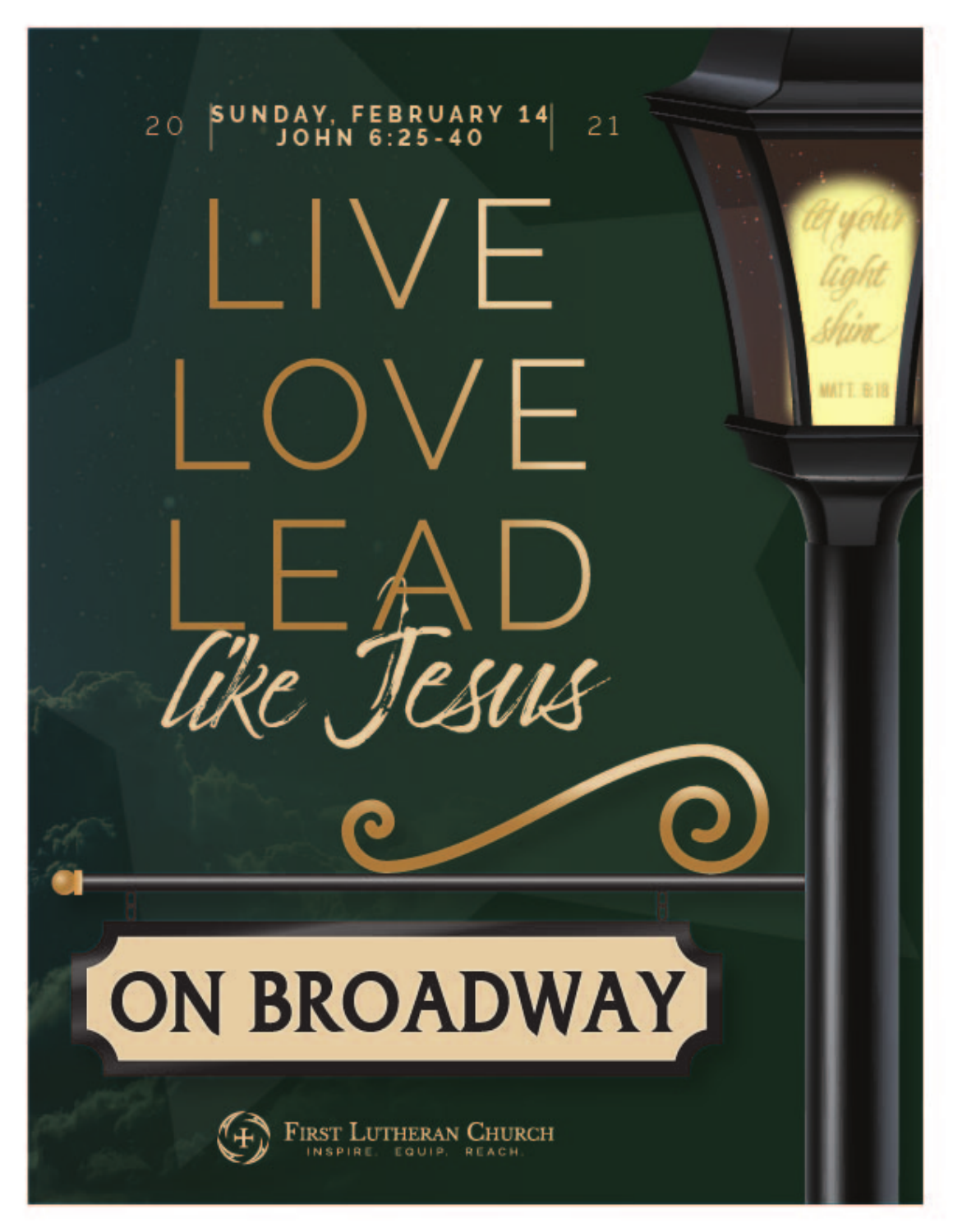

619 BROADWAY, FARGO ND | 701.235.7389 | WWW.FLCFARGO.ORG |

## FIRST LUTHERAN CHURCH INSPIRE, EQUIP, REACH.

**WELCOME!** If you are here today seeking God or here to praise the God that has already found you... WELCOME. We are just glad you are here.

Please make yourself at home and let us know if there is anything you need. This bulletin will help you navigate worship at First Lutheran and opportunities to serve and connect with our faith community.



**WHAT ARE WE ABOUT?** We want to make Jesus famous. It is as simple as that. Our purpose in gathering here today is to make Jesus known and to know him better. Because if this isn't about Jesus, it isn't worth doing.

**WORSHIP** We believe that all instruments, all voices and all people should praise the Lord. We do not worship a "style," we worship Jesus.



**Traditional Worship follows a** liturgy and the music centers around the organ and piano. The order of worship is inserted into the bulletin. [9 a.m. Sundays in the Sanctuary on the north end of the church.]



**Celebration Worship uses a** praise band and the order of worship and song lyrics are projected on the wall. [9 & 10:30 a.m. Sundays in the Celebration Center on the west end of the church]



**OFFERING** We give tithes and offerings as an act of worship, obedience, and thanksgiving. If you are a guest, you are not expected or obligated to give.



**BELONGING** Each quarter, we host a new member BELONG class to introduce and welcome new members to First Lutheran. The next class is planned for this spring (date TBD). Contact the church office for details.



**COMMUNION** The sacrament of Communion is celebrated at all services the first and third Sundays of each month. All are welcome to participate in this act of worship and remembrance. Children who do

not receive communion are welcome to come forward for a blessing.



**CONNECTING** We would love to get to know you better. Peruse our website for ways to connect through service, study, or community-building events. Fill out the blue post-it so we can keep in touch.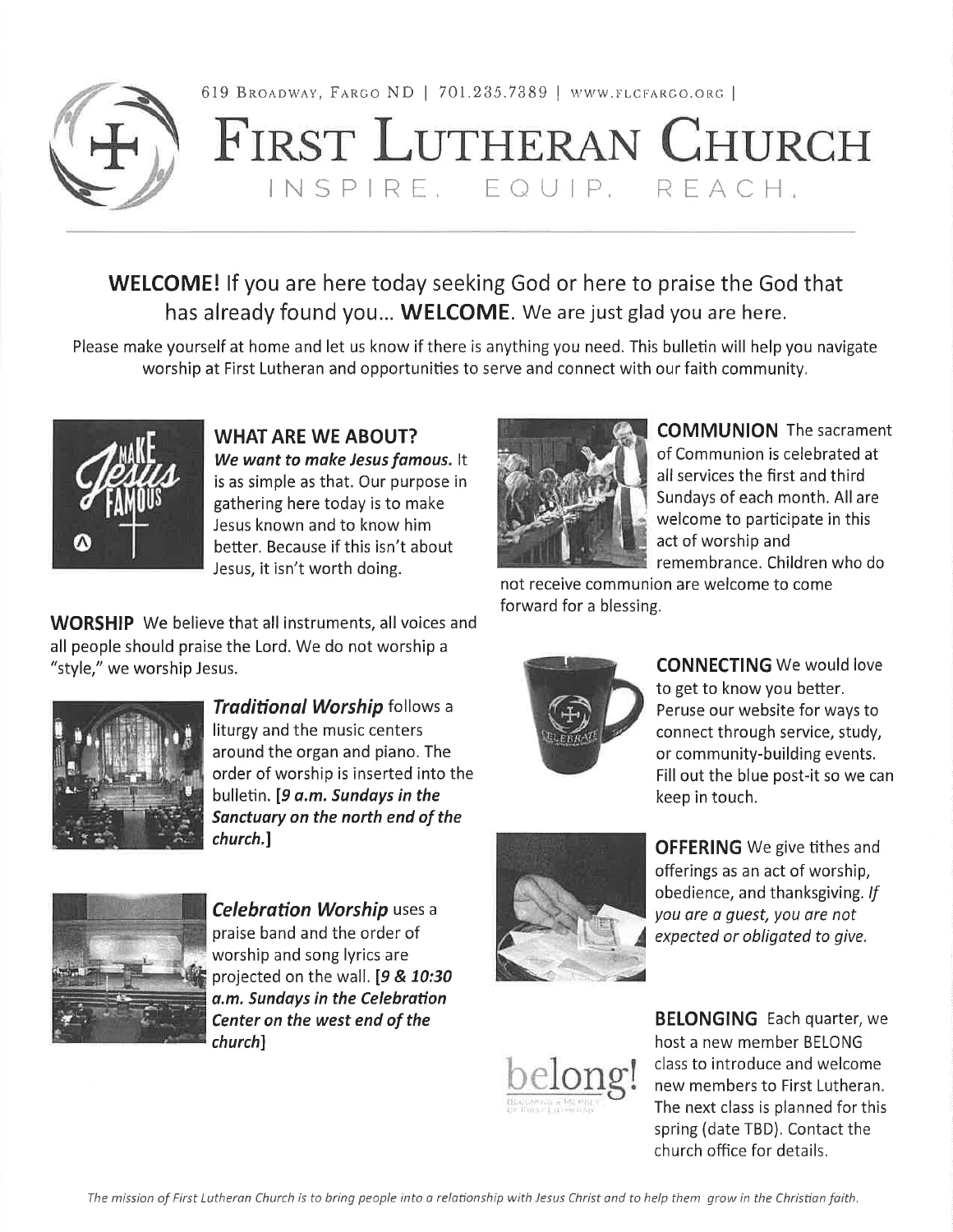#### **February 14, 2021: Celebration Worship** *Live, Love, and Lead Like Jesus*

| <b>WELCOME &amp; ANNOUNCEMENTS</b>                                                                                                                                                                                 | <b>MESSAGE:</b> Pastor Stephanie Tollefson                                                                                                                 |
|--------------------------------------------------------------------------------------------------------------------------------------------------------------------------------------------------------------------|------------------------------------------------------------------------------------------------------------------------------------------------------------|
| <b>OPENING PRAYER</b>                                                                                                                                                                                              | <b>OFFERING:</b><br>Thank you for your new or continued generosity<br>towards God's mission at First Lutheran Church.                                      |
| <b>SONG: Jesus Messiah</b>                                                                                                                                                                                         | In-person offerings may be dropped in the offering<br>baskets at the entry/exit. Offerings can also be<br>mailed to the church office and we encourage you |
| <b>SONG:</b> Nobody Loves Me Like You                                                                                                                                                                              | to use our online giving and texting options. Please<br>reference the back page of the worship bulletin for<br>more information or visit our website.      |
| <b>QUIET TIME</b>                                                                                                                                                                                                  | <b>SONG:</b> Come To the Table                                                                                                                             |
| <b>CONFESSION &amp; FORGIVENESS:</b>                                                                                                                                                                               | <b>WORDS OF PROMISE</b>                                                                                                                                    |
| Dear Loving Father,<br>I must confess my self-esteem feels like a<br>bobber in the ocean during a hurricane. It goes<br>up and down, and all around tossed to and<br>fro depending on the moment. I try to base it | <b>LORD'S PRAYER</b>                                                                                                                                       |
| on other people's opinions of me, and those<br>opinions seem to change daily. I try to build it<br>upon my successes and achievements that soon                                                                    | <b>COMMUNION/DISTRIBUTION SONG:</b><br><b>Holy Spirit</b>                                                                                                  |
| fade with time. My view of self always comes<br>up short when I compare myself to others; my<br>talents, looks, gifts and accomplishments. I'm<br>sorry Lord for ignoring and forgetting your view                 | <b>PRAYERS FOR GOD'S PEOPLE</b>                                                                                                                            |
| of me. Restore in me a right, clear and true view<br>of who you made me to be in You. Let me build<br>my esteem on the rock of your love, acceptance<br>and forgiveness as a true child of God. Not on             | <b>BLESSING/BENEDICTION</b>                                                                                                                                |
| the always changing ways of the world. Amen.                                                                                                                                                                       | <b>SENDING SONG: The Blessing</b>                                                                                                                          |
| <b>SONG:</b> Nobody Loves Me Like You (refrain)                                                                                                                                                                    | Go in peace and serve the Lord.<br>Ŀ.<br><b>Thanks be to God!</b><br>$\mathbf{C}$ :                                                                        |
| <b>SCRIPTURE:</b> John 6:25-40                                                                                                                                                                                     |                                                                                                                                                            |

*Worship has ended. Now service begins.*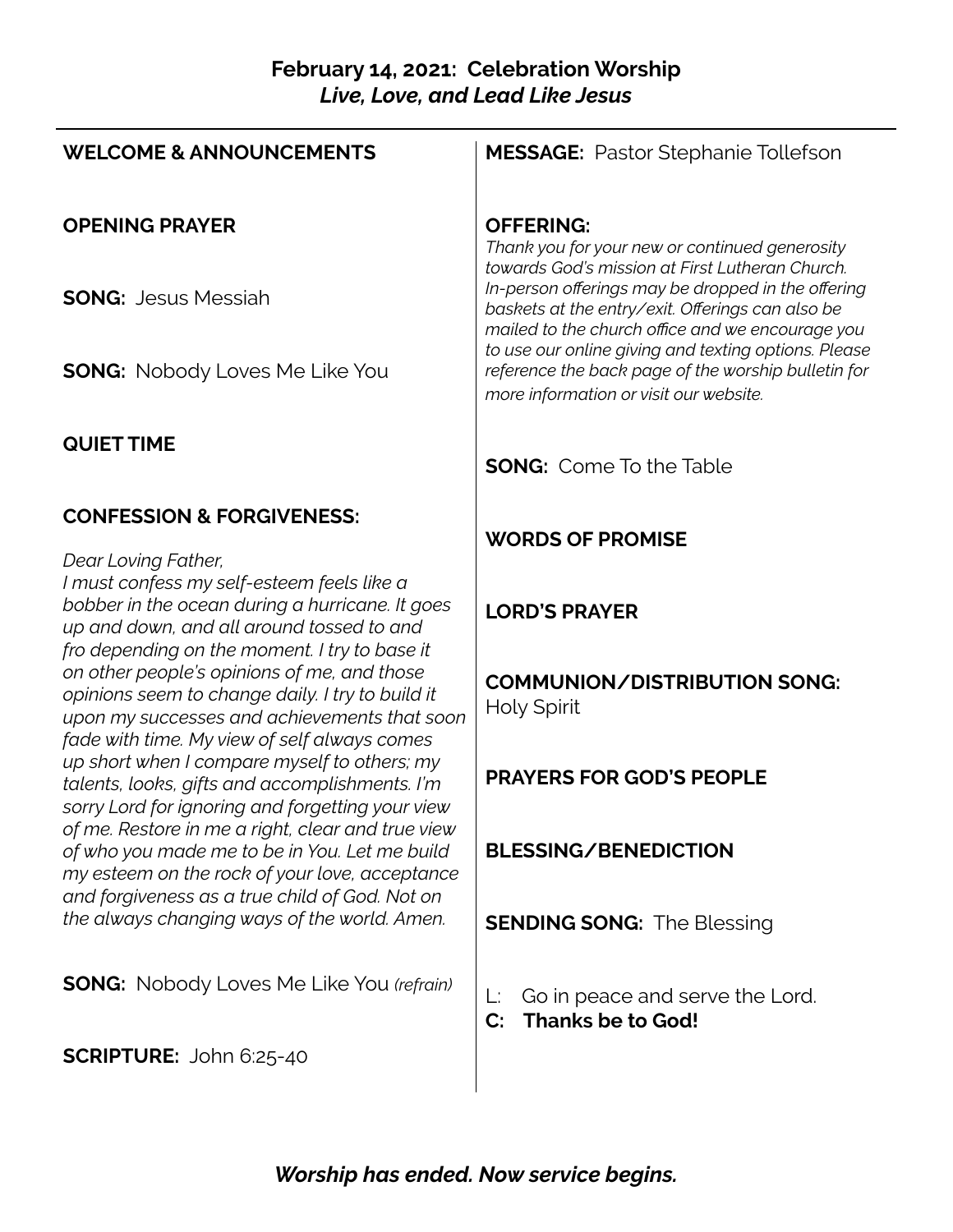First Lutheran Church is proud to present FM-local and Broadway actor, Preston Boyd, in

 $\mathbf A\, \mathbf N^-$ 



# SENTIMENTA<br>JOURNEY

### VALENTINE'S DAY AT HOME? DARLIN', THE MUSIC IS ON US!

E V E A

ONLINE

# SUNDAY, FEBRUARY 14, 6 P.M.

#### **ONLINE AT FLCFARGO.ORG OR FACEBOOK**

Tap along this Valentine's day to talented vocalists and Broadway actors Preston Boyd and Sydney Morton, and local legends, David Ferreira, Doug Neill, and Jim Knudson. Join them as they take us on a journey of jazz favorites including Fly Me To the Moon, At Last, and I'll Be Seeing You.

Sponsored by:

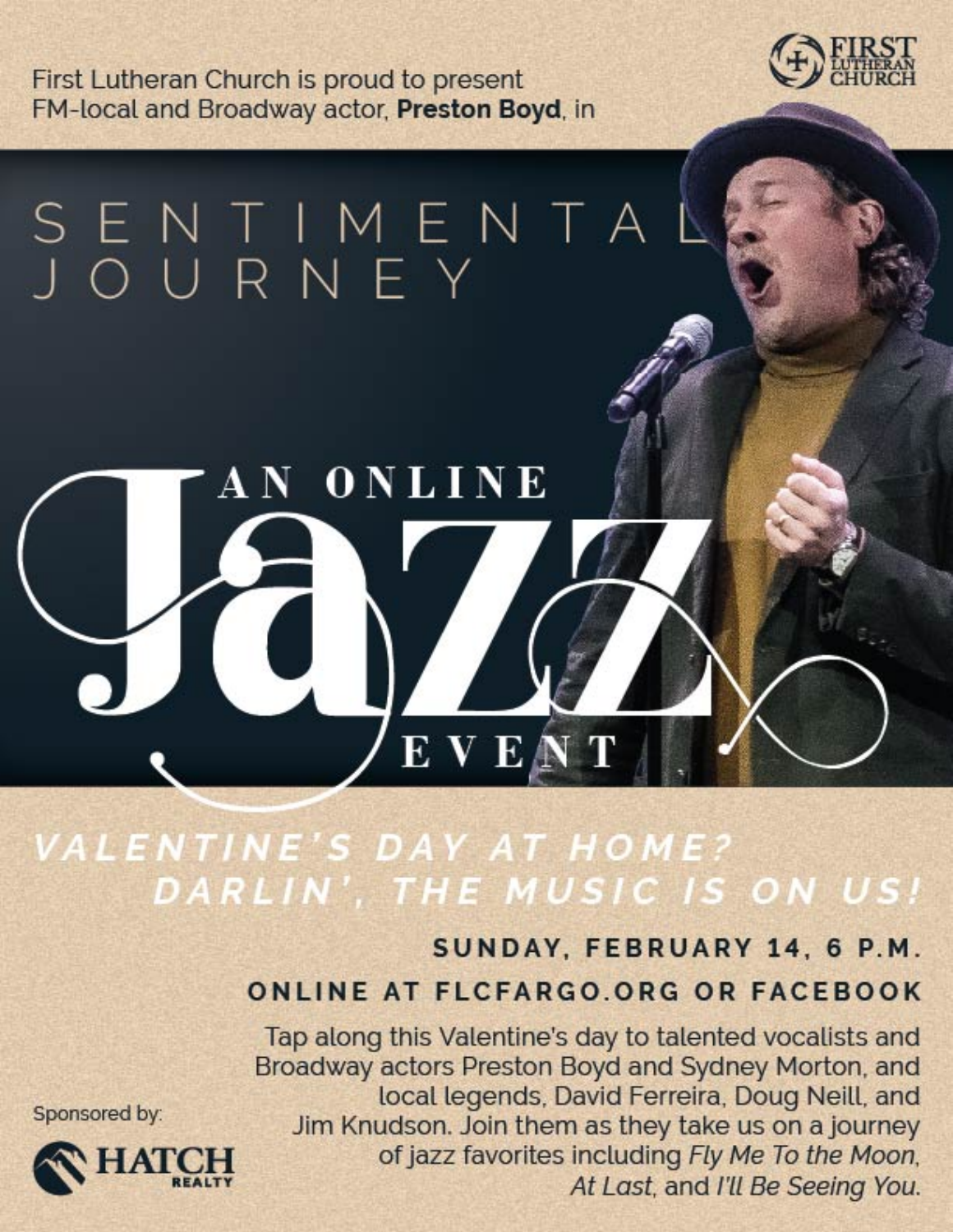



# GHINGHEATZTS--AMAZHIGIMPACTI

This past week on Giving Hearts day, First Lutheran Church was blessed with the opportunity to give to our ministry partners \$34,600 for 2021. Thank you for your generosity which made this possible!

Matthew 25:40 says, "The King will answer, 'Whenever you did it for any of my people, no matter how unimportant they seem, you did it for me.""

On behalf of all God's people, "THANK YOU!"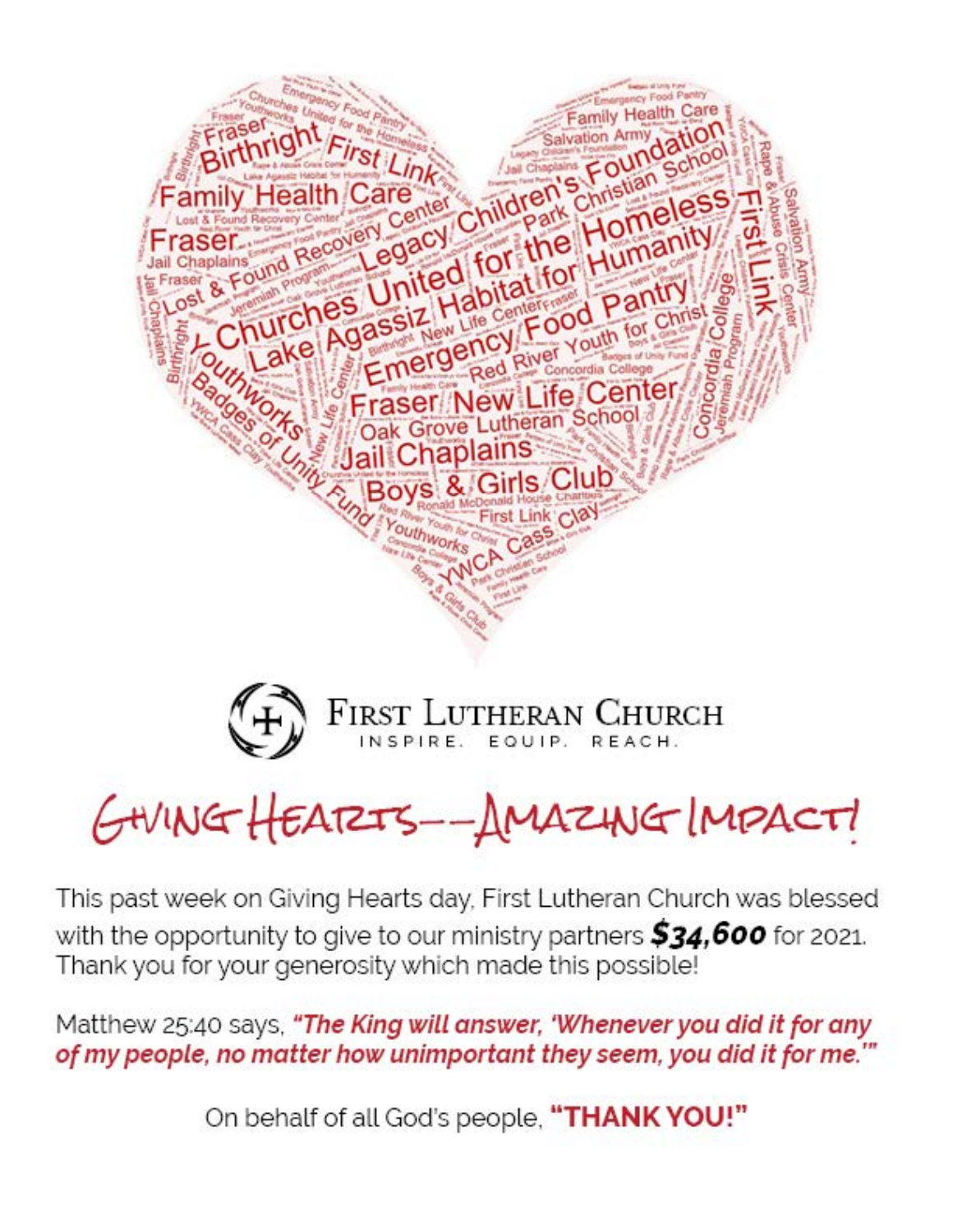#### **NEWS&EVENTS**

Visit our website for more detailed information and to register: www.flcfargo.org.

#### **COVID-19 Guideline Reminders**

Motivated by our concern for all people, we will be diligent regarding safety precautions. Adherence to these best practices will allow us to keep our doors open to gather for worship with consideration for the health and well-being of our members and visitors. Key guidelines to follow:

- Respect social distancing. Maintain 6-feet of personal space wherever possible. Share hands-free hellos!
- Frequent hand-washing/sanitizing is recommended.  $\bullet$ Scrub for 20 seconds!
- Wearing a mask is required. If you did not bring your  $\bullet$ own mask, masks are available upon entering the church and at the Welcome Desk. Spread the Gospel, not germs.
- If you are feeling sick or taking care of someone who is ill, stay home. Worship online at home!

#### Ash Wednesday Worship-February 17

#### In-person:

- 12 p.m. (noon), Sanctuary  $\bullet$
- 5:30 p.m., Sanctuary  $\bullet$
- 6 p.m., Celebration Center  $\bullet$

#### Radio, TV, Online broadcasts:

- 6 p.m., television: The CW (Midcontinent 16/616,  $\bullet$ Sparklight 38/1038)
- 6 p.m., online: flcfargo.org and Facebook  $\bullet$
- 7 p.m., radio: 970 AM/93.1FM
- At-home Ash Wednesday worship kits (communion elements and ashes) are available to pick up at the church. Call the church office to arrange for a touch-free drive up pick-up.

CHURCH OFFICE: 701.235.7389, info@flcfargo.org

**OFFICE HOURS / WELCOME DESK:** MON, TUES, WEDS, THURS 8 a.m. - 5 p.m. FRI: 8 a.m. - 12 p.m. SUN 8:30 a.m. - 12 p.m.

Wi-Fi: FLCGuest, password: FirstLutheran619

#### **CELEBRATEPRAYER**

We as God's people believe in the power of prayer. Please pray for the following who have asked to be prayed for publicly: Fran Nelson, Jordan Nettum, Mark Nettum, Brenda Cummins, Amy Carey, Jim Frisk, Gail Zimprich, Clark Hoffman, Julie Anderson, Janice Ames, Pam Burley, Richard Driesbach, Dan and Janna Westerholm, Marilyn Parker, Betty Wilson, Liz Gibb, Annette Ward-Reddick, George, Shauna, Jeff, and Marcia.

The sympathy and prayers of First Lutheran are offered to the family and friends of Harriet Bauer, mother of JoAnn Hoff.

#### **FLOWERS&RADIOBROADCAST**

The altar flowers today are given in loving memory of Jerry Dow, whose birthday would have been February 14, from his family.

Today's radio broadcast is given in honor of Family and Friends, from Lois Brown.

#### **CHRISTIANEDUCATION**

Kids are an important part of FLC! In-person classes will resume in Fall 2021. Online classes and at home resources will continue through the school year. Nursery (0-5 yrs): Closed until further notice (COVID precaution) Kids at First (age 3-4th grade): FLOCK Magazine and FLOCK online resources

56ers (5-6th grade): Wednesdays 6 p.m., online Zoom (will be on break during Lent through Easter)

Servant Leadership Academy/Confirmation

(7-8th grade): online Zoom, Wednesdays 7 p.m. Youth Group (9-12th grade): Wednesdays, 8 p.m., Great Hall

#### **YOURMINISTRYTEAM**

| <b>Pr. Corey Bjertness</b>                       | cbjertness@flcfargo.org |
|--------------------------------------------------|-------------------------|
| Pr. Laurie Neill                                 | Ineill@flcfargo.org     |
| Pr. Stephanie Tollefson                          | stollefson@flcfargo.org |
| <b>Pr. Marty Tollefson</b>                       | mtollefson@flcfargo.org |
| <b>Rollie Johnson</b>                            | rjohnson@flcfargo.org   |
| <b>Shelly Erickson</b>                           | serickson@flcfargo.org  |
| <b>Erik Carlson</b>                              | ecarlson@flcfargo.org   |
| <b>Marlee Robertson</b>                          | mrobertson@flcfargo.org |
| <b>Polly Kloster</b>                             | pkloster@flcfargo.org   |
| View the entire staff online at www.flcfargo.org |                         |
| <b>Council Officers:</b>                         |                         |
| Sindy Keller, President                          | 701.238.2088            |
| Gary Haugo, Vice President                       | 701.261.5172            |
| <b>Tracy Farmer, Treasurer</b>                   | 701.356.0324            |
| Chris Kraemer, Secretary                         | 701.371.5718            |
| Gary Inman, Past Chair                           | 701.371.1563            |